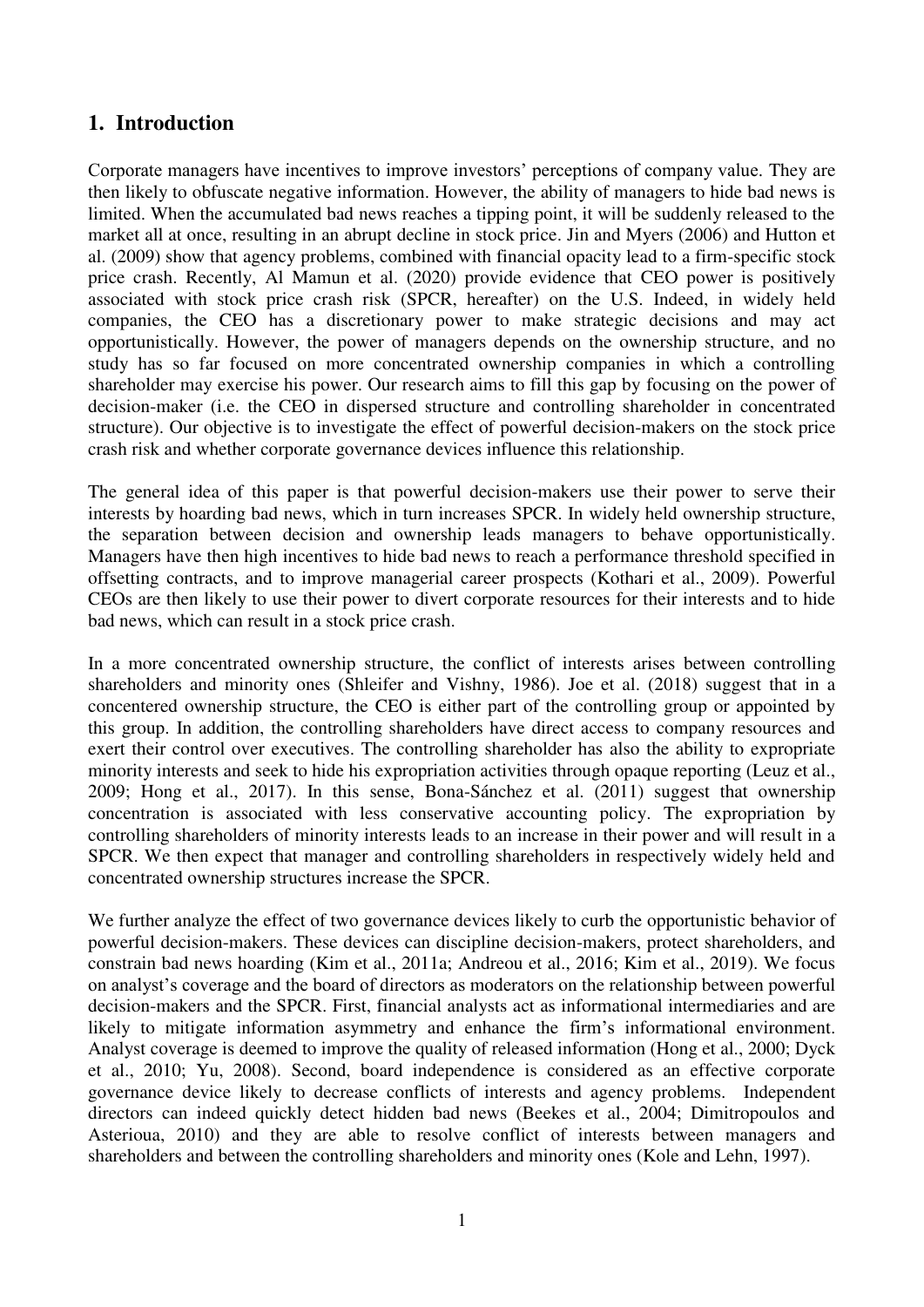**A Economics Bulletin** 

# **Volume 41, Issue 3**

# How do powerful decision-makers affect firm's stock price crash risk?

Ramzi Benkraiem *Audencia Business School, France*

Florence Depoers *Paris Nanterre University, Nanterre, France*

Assil Guizani *Paris Nanterre University, Nanterre, France*

Faten Lakhal *Léonard de Vinci Pôle Universitaire, Research Center, 92916 Paris La Défense, France*

# Abstract

This paper investigates the effect of decision-makers' power on the stock price crash risk (SPCR). Using a sample of French listed companies, the results show that SPCR increases with the power of decision-makers in widely held and more concentrated ownership structures. This result suggests that for expropriation purposes, powerful managers and controlling shareholders conceal bad news for extended periods. Up to a threshold, bad news is released to investors all at once, leading to a drop in the stock prices. We also find that analysts' coverage mitigates the effect of powerful managers on SPCR in widely held firms. However, the relationship between the power of controlling shareholders and SPCR is less prevalent in companies with independent boards. These findings highlight the importance of efficient governance devices to curb opportunistic decision-makers and protect the interests of external shareholders. However, the effectiveness of these mechanisms depends on the identity of the decision-maker and the nature of agency problems.

Citation: Ramzi Benkraiem and Florence Depoers and Assil Guizani and Faten Lakhal, (2021) "How do powerful decision-makers affect firm's stock pricecrash risk?'', *Economics Bulletin*, Vol. 41 No. 3 pp. 1876-1886

Contact: Ramzi Benkraiem - rbenkraiem@audencia.com, Florence Depoers - depoersf@parisnanterre.fr, Assil Guizani - assil.g@gmail.com, Faten Lakhal- faten.lakhal@devinci.fr.

**Submitted:** March 29, 2021. **Published:** September 17, 2021.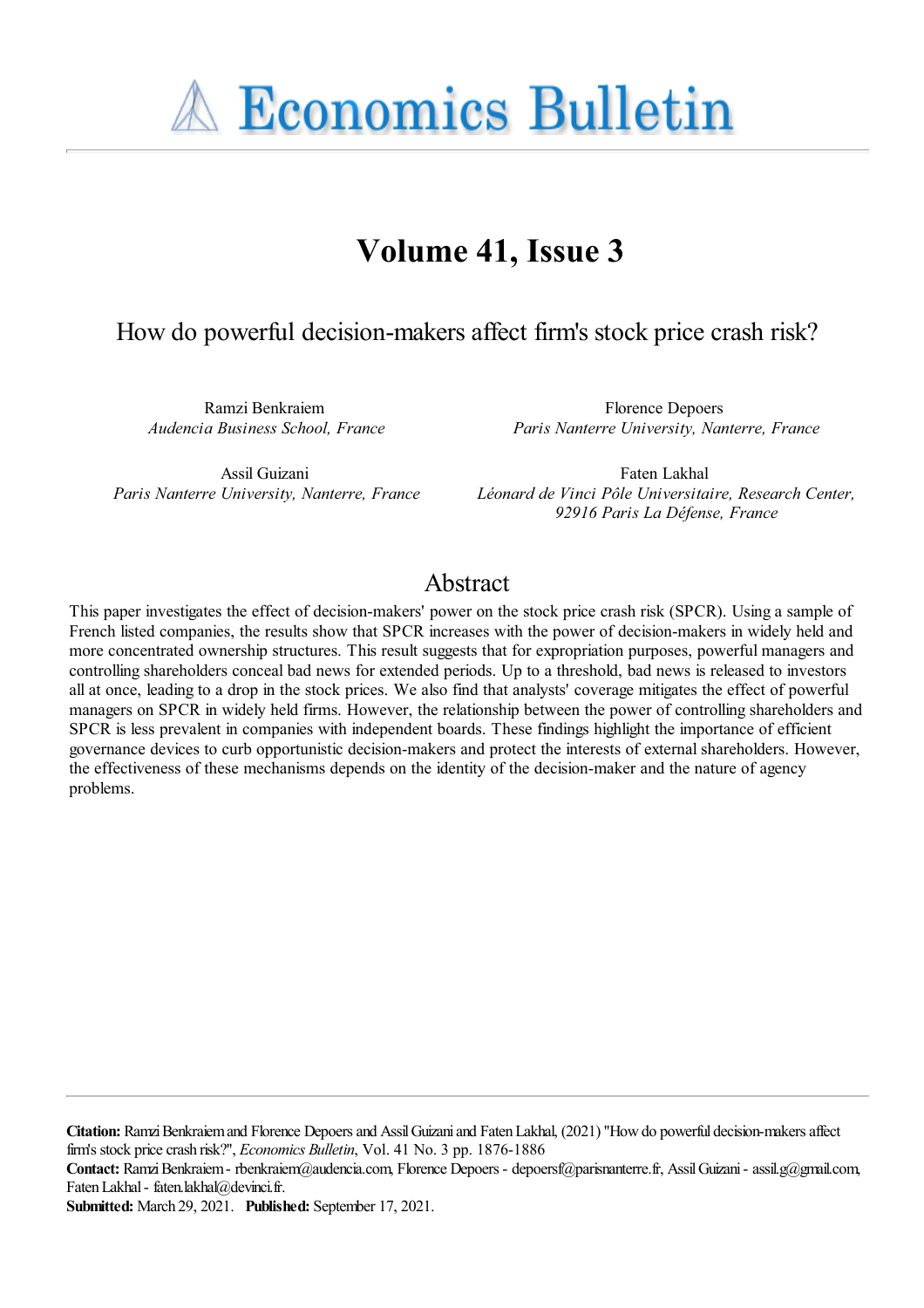This paper contributes to the literature in several ways. First, this study extends previous research by Al Mamun et al. (2020) on the US context dominated by widely held ownership structures. We rather focus on the power of decision-makers in both widely held and concentrated ownership structures on SPCR. Second, our study might be of interest to standard setters and regulators in terms of financial reporting and governance. Our results show that SPCR increases with the power of decision-makers and that the effectiveness of governance mechanisms depends on the shareholder structure. Regulators may thus draw on our results to increase corporate transparency and the effectiveness of corporate governance to constrain powerful decision-makers and protect shareholders' interests.

The remainder of this paper is organized as follows: Section 2 describes the sample and presents the variables and their measures. Section 3 presents and discusses our findings. The last section concludes the paper.

# **2. Data and research design**

# **2.1. Data**

l

This study was initially based on all listed French companies belonging to the CAC-All Shares index. This sample has undergone several restrictions. These restrictions bring our final sample to 252 firms over a 10-year period from 2007 to 2016 that is, 2,520 observations. Data on governance mechanisms (board of directors' characteristics and executive compensation) and data on the shareholding structure were hand-collected from annual reports of listed French companies. The accounting and financial information were extracted from the Thomson One database. Finally, data on financial analysts' coverage were extracted from the DataStream database.

#### **2.2. Variables' measurement**

#### *2.2.1. Crash measures*

We first estimate the firm-specific weekly returns for each firm and year because we are interested in firm-specific return crash. Specifically, the firm-specific weekly return, denoted *W*, is defined as the natural logarithm of one plus the residual from the following expanded market model:

 $r_{ij} = \alpha_i + \beta_{1i} r_{m(j\text{-}2)} + \beta_{2i} r_{m(j\text{-}1)} + \beta_{3i} r_{mj} + \beta_{4i} r_{m(j\text{+}1)} + \beta_{5i} r_{m(j\text{+}2)} + \beta_{6i} r_{s(j\text{-}2)} + \beta_{7i} r_{s(j\text{-}1)} + \beta_{8i} r_{sj} + \beta_{9i} r_{sj}$  $r_{s(j+1)} + \beta_{10i} r_{s(j+2)} + \dot{\varepsilon}_{ij}$  (1)

Where,  $r_{ij}$  is the return on stock *i* in week *j*,  $r_{mj}$  is the return on the market index in week *j*,  $r_{sj}$  is the return on the industry index in week *j*.

The first measure, *CRASH,* is an indicator variable that equals to one if a firm experiences one or more crash weeks during the fiscal year, and 0 otherwise. We define crash weeks in a given fiscal year for a firm as those weeks during which the firm experiences firm-specific weekly returns that lower than 3.2 standard deviations below the mean firm-specific weekly returns over the entire fiscal year, with 3.2 chosen to generate a frequency of 0.1 percent in the normal distribution (Kim et al., 2016).

The second measure is the asymmetric volatility of negative versus positive returns<sup>1</sup> (*DUVOL*). The variable *DUVOL* is the natural logarithm of the ratio of the standard deviation of the down weeks to the standard deviation of the up weeks.

$$
DUVOL_{it} = log \{(n_u-1)\sum_{down}w^2_{ij}/(n_d-1)\sum_{up}w^2_{ij}\}\qquad (2)
$$

<sup>&</sup>lt;sup>1</sup> For each firm *i* over a fiscal year *t*, we separate all the weeks with firm-specific weekly returns below the annual mean ("down" weeks) from those with firm-specific returns above the annual mean ("up" weeks) and calculate the standard deviation for each of these subsamples separately.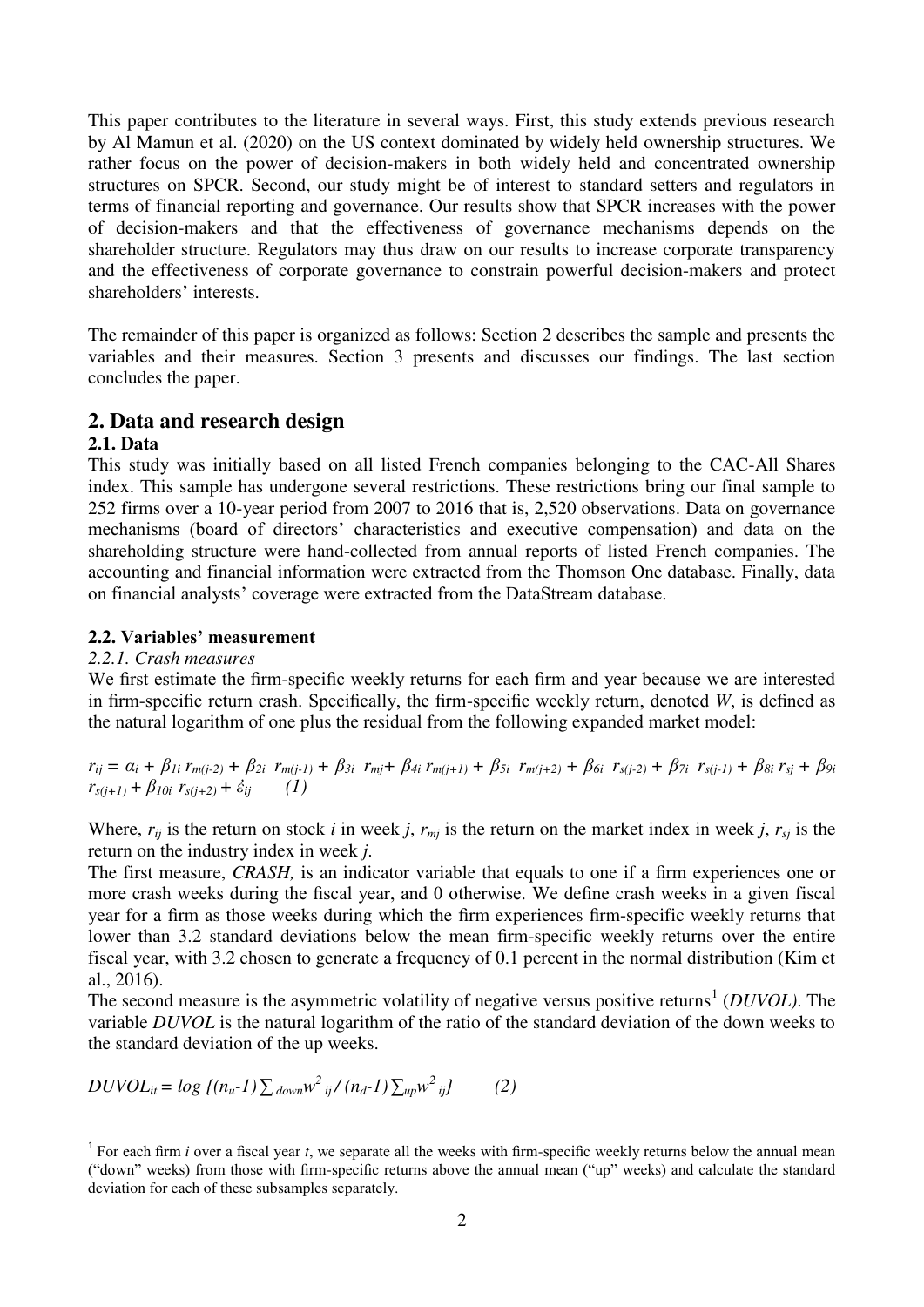#### *2.2.2. Decision-makers' power measure*

The power of decision-makers is measured first by excessive compensation (*EXCESSCOMP*) estimated using the model of Brick et al. (2006). The latter document that excessive compensation is the difference between total compensation and predicted compensation based on firm and governance characteristics. Second, we use excess control (*EXCESSCON*) defined as the difference between the ultimate control and cash-flow rights of the first largest shareholder<sup>2</sup>, scaled by ultimate control rights.

#### *2.2.3. Control variables*

To capture the potential persistence of the firm-specific stock price crash, we control for the past firm-specific stock price crash (*CRASH* or *DUVOL*). We also include the past volatility of firmspecific weekly returns (*SIGMA)* and the past average of firm-specific weekly returns (*RET)*. Finally, we include (one-period lagged values of): *SIZE* is firm size, *ROA* is income before extraordinary items divided by lagged total assets, *MTB* is the market to book ratio, *OPACITY is* the absolute value of discretionary accruals, where discretionary accruals are estimated by the modified Jones (1991) model.

#### **2.3. Model specification**

We use panel data regression equations to test our prediction based on Generalized Least Squares (GLS) and Probit estimations depending on the nature of the SPCR variable. We use the following models:

 $Crash_{it} = \beta_0 + \beta_1 POWER_{it-1} + \beta_2 Crash_{it-1} + \beta_3 SIGMA_{it-1} + \beta_4 RET_{it-1} + \beta_5 SIZE_{it-1} + \beta_6 ROA_{it-1} +$  $\beta$ <sup>7</sup> $\text{MTB}_{it-1}$  +  $\beta$ <sup>8</sup> $\text{OPACITY}_{it-1}$  +  $\sum$  *Year fixed effect* +  $\sum$  *Firm fixed effect* +  $\dot{\epsilon}_{it}$  (3)

 $Crash_{it} = \beta_0 + \beta_1 POWER_{it-1} + \beta_2 ANALYST$  or  $BOARD_{it-1} + \beta_3 POWER_{it-1} * ANALYST$  or  $BOARD_{it1}$  $+\beta_4$  Crash<sub>it-1</sub>+  $\beta_5$  SIGMA<sub>it-1</sub> +  $\beta_6$  RET<sub>it-1</sub> +  $\beta_7$  SIZE<sub>it-1</sub> +  $\beta_8$  ROA<sub>it-1</sub>+ $\beta_9$  MTB<sub>it-1</sub>+  $\beta_{10}$  OPACITY<sub>it-1</sub> + *∑ Year fixed effect* +  $∑$  *Firm fixed effect* +  $\dot{\epsilon}_{it}$  (4)

With:  $i = 1, \ldots, 252$  and  $t = 2007, \ldots, 2016$ .  $\beta_0$ : the model constant.  $\varepsilon_{it}$ : the error term. *Crash* is either the CRASH or DUVOL measure.

# **3. Empirical results**

#### **3.1. Descriptive statistics**

Table 1 presents the characteristics of our 10-year sampled firms. The proportion of the *CRASH* variable represents the percentage of firms that experienced at least one stock price crash during the year. Over the entire period of the study, 16.58% of French companies have gone through at least one stock price crash each year. The average of variable *DUVOL* is equal to -0.038.

As for our decision-makers' power proxies, the average of excessive compensation reaches a value 13.320 where the excessive control ratio is on average 16.1%. With respect to moderating variables, we observe that the average proportion of independent directors is 40.63%. Lastly, on average 8 financial analysts cover the stocks of French companies.

#### **3.2. Main regression analysis**

l

#### *3.2.1. Power of decision-makers and SPCR*

To test the relationship between powerful managers and SPCR, we estimate equation (3) for each crash risk measure. Columns 1 and 3 of Table 2 show a positive and significant effect of CEO power on both measures of SPCR in widely held companies. This result suggests that the conflicts

 $2^2$  Following Chen and Jaggi (2001), we consider a company with concentrated ownership when one or more shareholders hold more than 10% of voting rights.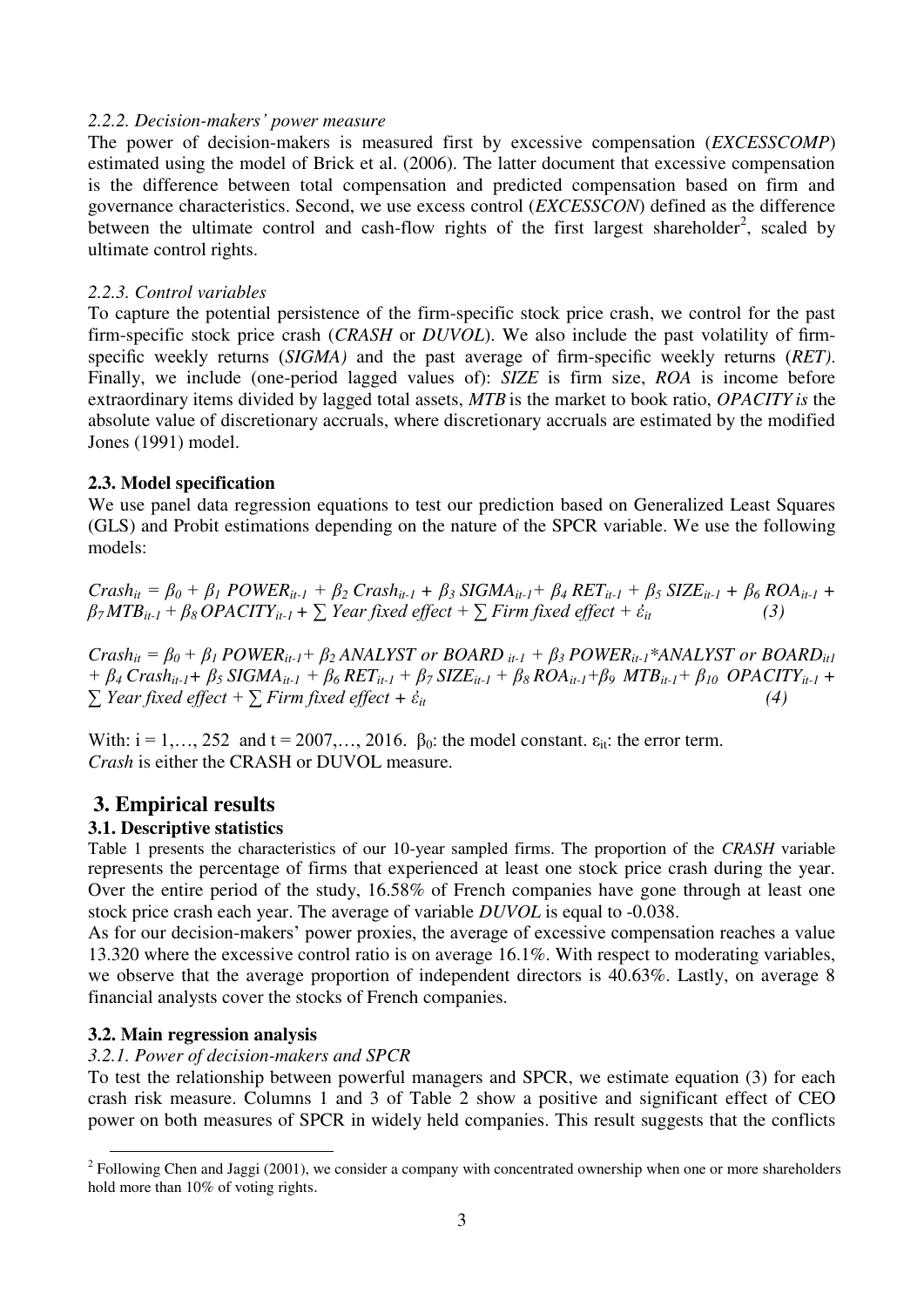of interests between shareholders and managers in widely held firms may lead the CEO to privilege his own interests at the expense of external shareholders. Indeed, a powerful CEO has the ability and the incentives to hide bad news and poor performance for opportunistic purposes leading to price falls. This result supports the agency perspective and is consistent with Al Mamun et al. (2020), who show that highly powered managers behave opportunistically by withholding bad news leading to an increase in the SPCR.

Columns 2 and 4 of Table 2 show the effect of the controlling shareholders' power, measured by the excess control on the SPCR in more concentrated ownership structures. The excess control gap is positively and significantly associated at the 1% level with the SPCR. This result supports the expropriation hypothesis of minority interests. The lock made by the controlling shareholders on the company facilitates bad news hoarding, which ultimately leads to a stock price crash (Boubaker et al., 2014). Our results are different from those found by Gao et al. (2017) in the Chinese context. Indeed, the authors were testing the alignment hypothesis between majority and minority shareholders using the voting rights held by large shareholders. In our study, we focus instead on the conflict of interests between controlling and minority shareholders using the excess control as a proxy for the expropriation behavior of the controlling shareholder.

All in all, our findings show that the power of the decision-maker is important in determining the SPCR. Our findings support the agency explanations of SPCR that the conflict of interests between external shareholders and decision-makers leads to a high crash risk both in widely held firms and in more concentrated ownership structures.

As for control variables, the results show that the most volatile stocks are more likely to experience a stock price crash. This finding is in line with Chen et al. (2001). The SPCR is negatively associated with the stock market performance. The results show that size positively affects the SPCR, suggesting that large companies are more likely to attract investors' attention when disclosing hidden bad news. Firm performance negatively affects the stock price crash. Finally, we show that SPCR increases with the opacity of the company.

#### *3.2.2. The moderating effect of governance mechanisms*

Table 3 presents the results for the model in equation (4) that tests moderating effect of analyst's coverage on the decision-makers power and SPCR relationship. Table 3 shows that the interaction term between excess compensation and analyst coverage is negative and significant for both SPCR measures at the 10% level. This result suggests that in presence of high analyst coverage, the relationship between managerial power and SPCR turns negative. Analysts coverage is then important for controlling powerful managers by preventing them hiding bad news. Second, Table 3 reports the results regarding the moderating effect of analysts' coverage on the relationship between the power of the controlling shareholders and SPCR, our results show that the interaction term (*EXCESSCON\*ANALYST*) is not significant. These findings suggest that analyst's coverage mitigates the agency conflicts between managers and shareholders and is an effective governance mechanism in widely held companies. However, controlling shareholders are under less pressure from financial analysts.

We now examine the moderating effect of board independence. First, we examine this moderating effect on the relationship between managerial power and SPCR. The interaction terms coefficients (*EXCESSCOMP\*BOARD*) are not significant. These results mean that independent directors are under the control and pressure of powerful managers in widely held companies. CEOs can indeed easily appoint directors with whom he has social relations while passing them off as independent regarding legal provisions. In this case, legal independence is only facade independence (Vanappelghem et al., 2017). Second, Table 4 shows that under independent boards, the effect of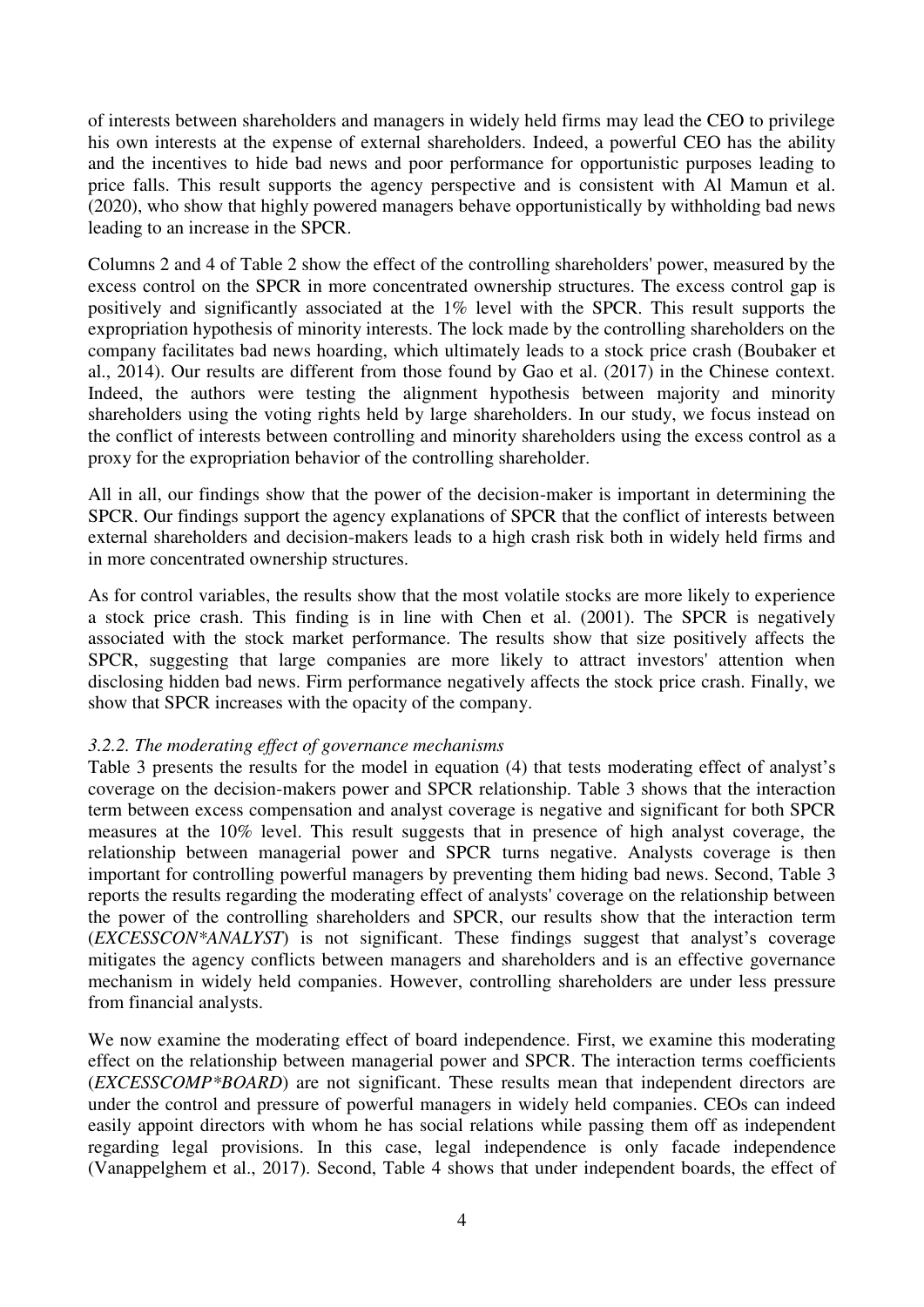powerful controlling shareholders on the SPCR is less pronounced. It seems that independent board members play a crucial monitoring role in overseeing controlling shareholders' decisions in French companies. Board independence is more effective in mitigating conflicts between controlling shareholders and minority shareholders.

#### **3.3. Robustness checks**

*Alternative measure of crash risk:* we perform robustness checks using an alternative SPCR measure. We use the negative skewness of firm-specific weekly returns (*NCSKEW*). Specifically, we calculate *NCSKEW* for a given firm *i* in a fiscal year *t* by taking the negative of the third moment of firm-specific weekly returns for each sample year and dividing it by the standard deviation of firm-specific weekly returns raised to the third power.

$$
NCSKEW_{it} = -[n (n-1)^{3/2} \sum w_{ij}^{3}]/[(n-1) (n-2) (\sum w_{ij}^{2})^{3/2}] \qquad (5)
$$

Table 5 shows that the results of decision-makers' power on SPCR remain qualitatively the same using this alternative measure of crash.

*GMM regression:* We use the Generalized Method of Moments (GMM) to address the endogeneity concerns. This method controls individual and temporal specific effects. Two tests are associated with the dynamic panel GMM estimator: the Sargan test and the Arellano and Bond test, which examines the validity of late dependent variable as an instrument variable. Table 5 shows that the results remain unchanged.

#### **4. Discussion and conclusion**

The purpose of this paper is to investigate the effect of powerful decision-makers on the SPCR for a sample of 252 French companies listed over a period from 2007 to 2016. First, we show that the CEO power has a positive effect on the SPCR in widely held companies. Moreover, in a more concentrated ownership structure, the result shows that excess control by the largest shareholder is positively associated with SPCR. These findings suggest that powerful decision-makers in widely held and more concentrated ownership structures are likely to hoard bad news for expropriation purposes, which leads to stock price falls.

The results also show that analyst coverage mitigates the effect of powerful decision-makers on the SPCR only in widely held firms. The effect of powerful decision-makers is also found to be less prevalent for firms with independent boards under large shareholder concentration. Our results support that the effectiveness of governance mechanisms depends on ownership structure's type.

This study has practical implications. Policymakers may draw on our results to increase the effectiveness of corporate governance of French-listed companies to protect shareholders' interests and constrain powerful decision-makers, especially in a setting where investors' rights are poorly protected.

# **References**

Al Mamun, M., Balachandran, B., & Duong, H. N. (2020). Powerful CEOs and stock Price crash risk. *Journal of Corporate Finance*, *62*, 101582.

Andreou, P.C., Antoniou, C., Horton, J & Louca, C. (2016). Corporate Governance and Firmspecific Stock Price Crashes. *European Financial Management*, 22, 1–41.

Beekes, W., Pope, P., & Young, S. (2004). The link between earnings timeliness, earnings conservatism and board composition: evidence from the UK. *Corporate Governance*, 12, 47–59.

Bona-Sánchez, C., Pérez-Alemán, J., & Santana-Martín, D.J. (2011). Ultimate ownership and earnings conservatism. *European Accounting Review*, 20, 57–80.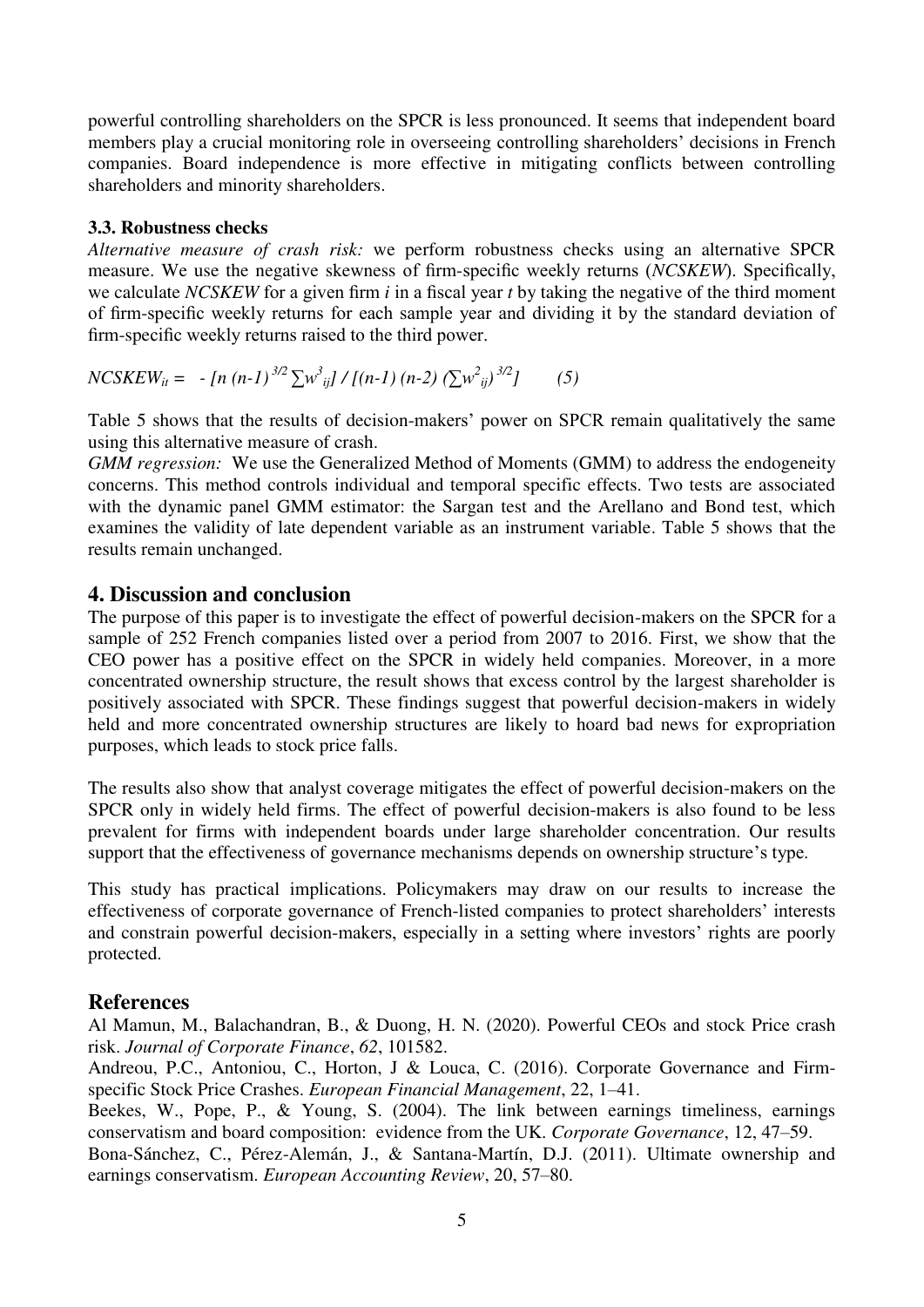Boubaker, S., Mansali, H., & Rjiba, H. (2014). Large controlling shareholders and stock price synchronicity. *Journal of Banking & Finance*, 40, 80–96.

Brick, I.E., Palmon, O., & Wald, J.K. (2006). CEO compensation, director compensation, and firm performance: Evidence of cronyism?. *Journal of Corporate Finance*, 12, 403–23.

Chen, J., Hong, H., & Stein, J.C. (2001). Forecasting crashes, Trading volume, past returns, and conditional skewness in stock prices. *Journal of Financial Economics*, 61, 345-381.

Dimitropoulos, P., & Asterioua. D. (2010). The effect of board composition on the informativeness and quality of annual earnings: Empirical evidence from Greece. *Research in International Business and Finance*, 24, 190–205.

Dyck, A., Morse, A., & Zingales, L. (2010). Who blows the whistle on corporate fraud?. *Journal of Finance*, 65, 2213–2253.

Gao, W., Li, Q., & Drougas, A. (2017). Ownership structure and stock price crash risk: Evidence from china. *Journal of Applied Business and Economics*, *19*(4), 65-78.

Graham, J. R., Kim, H., & Leary, M. T. (2017, December). CEO power and board dynamics. In *IDC summer finance conference, Tuck, Rome*.

Hong, H. A., Kim, J. B., & Welker, M. (2017). Divergence of cash flow and voting rights, opacity, and stock price crash risk: International evidence. *Journal of Accounting Research*, *55*(5), 1167- 1212.

Hong, H., Kubik, J.D., & Amit, S.A. (2000). Security analysts' career concerns and herding of earnings forecasts. *Journal of Economics*, 31, pp.121-144.

Hutton, A. P., Marcus, A.J., & Tehranian, H. (2009). Opaque financial reports, R2, and crash risk. *Journal of Financial Economics*, 94, 67–86.

Jin, L., & Myers, S.C. (2006). R2 around the world: New theory and new tests. *Journal of Financial Economics*, 79, 257–92.

Joe, D. Y., Oh, F. D., & Park, C. (2018). Control-ownership disparity and stock market Predictability: Evidence from Korean chaebols. *Finance Research Letters*, *27*, 6-11.

Jones, J.J. (1991). Earnings management during import relief investigations. *Journal of Accounting Research*, 29, 193-228.

Kim, J-B., Lu, L. Y., & Yu, Y. (2019). Analyst coverage and expected crash risk: evidence from exogenous changes in analyst coverage. *The Accounting Review*, 94(4), 345-364.

Kim, J-B., Li, Y., & Zhang, L. (2011a). CFOs versus CEOs: Equity incentives and crashes. *Journal of Financial Economics*, 101, 713–30.

Kim, J. B., Wang, Z., & Zhang, L. (2016). CEO overconfidence and stock price crash risk. *Contemporary Accounting Research*, *33*(4), 1720-1749.

Kole, S., & Lehn, K. (1997). Deregulation, the Evolution of Corporate Governance Structure, and Survival. *The American Economic Review*, 87, 421–425.

Kothari, S.P., Shu, S., & Wysocki, P.D. (2009). Do managers withhold bad news?. *Journal of Accounting Research*, 47, 241–276.

Leuz, C., Lins, K. V., & Warnock, F. E. (2009). Do foreigners invest less in poorly governed firms?. *The Review of Financial Studies*, *22*(8), 3245-3285.

Shleifer, A., Vishny, R.W. (1986). Large shareholders and corporate control. *Journal of Political Economy*, 94, 461-488.

Vanappelghem, C.Y., Blum, V., & Nguyen, P. (2017). La proximité entre dirigeant et administrateurs peut-elle favoriser la performance de l'entreprise ?. *Finance Contrôle Stratégie*, 20, 27-68.

Yu, F. (2008). Analyst coverage and earnings management. *Journal of Financial Economics*, 88, 245–271.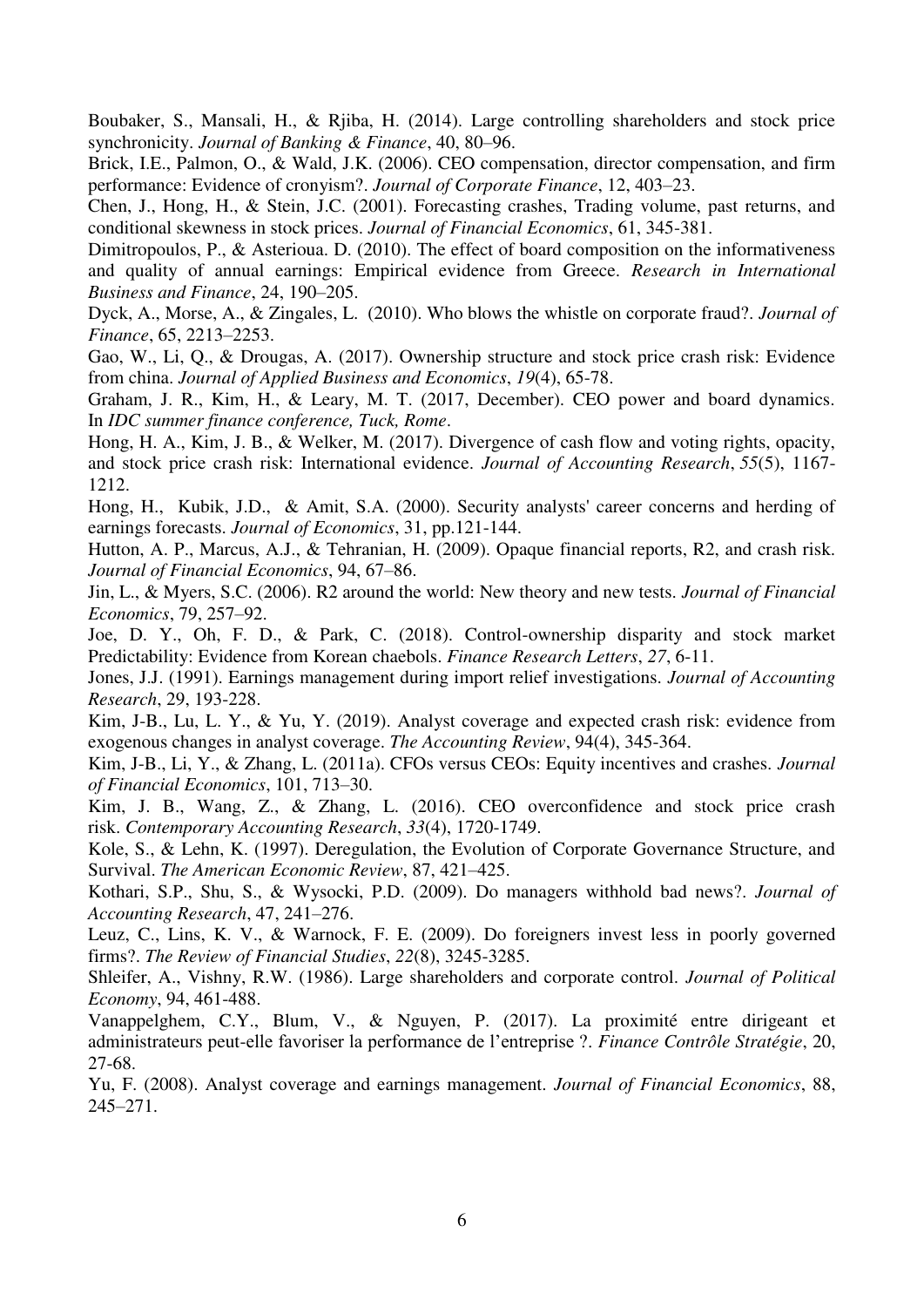# **Table 1. Descriptive statistics**

This table reports the descriptive statistics for SPCR, Power of decision-makers measures, and control variables. The sample covers 252 French firms observations from 2007 to 2016. All variables are defined in the Appendix.

| <b>Variables</b>  |          | Mean              | <b>SD</b> | Min           | <b>Max</b> |
|-------------------|----------|-------------------|-----------|---------------|------------|
| <b>DUVOL</b>      |          | $-0.038$          | 0.440     | $-2.147$      | 2.225      |
| <b>EXCESSCOMP</b> |          | 13.320            | 1.280     | $\theta$      | 18.336     |
| <b>EXCESSCON</b>  |          | 0.161             | 0.215     | $-0.416$      | 0.960      |
| <b>ANALYST</b>    |          | 8.396             | 9.026     | $\Omega$      | 40         |
| <b>BOARD</b>      |          | 40.631            | 22.983    | $\theta$      | 100        |
| <b>SIGMA</b>      |          | 0.0441            | 0.026     | $-0.044$      | 0.451      |
| <b>RET</b>        |          | $-0.0001$         | 0.007     | $-0.049$      | 0.036      |
| <b>SIZE</b>       |          | 13.609            | 2.721     | 3.519         | 21.455     |
| <b>ROA</b>        |          | 0.035             | 8.589     | $-0.863$      | 1.798      |
| <b>MTB</b>        |          | 2.384             | 4.212     | $-6.820$      | 26.361     |
| <b>OPACITY</b>    |          | 0.052             | 0.151     | $\theta$      | 0.857      |
| <b>Variables</b>  |          | <b>Proportion</b> | <b>SD</b> | Conf-interval |            |
| <b>CRASH</b>      | $\theta$ | 0.834             | 0.007     | 0.819         | 0.848      |
|                   |          | 0.166             |           | 0.152         | 0.181      |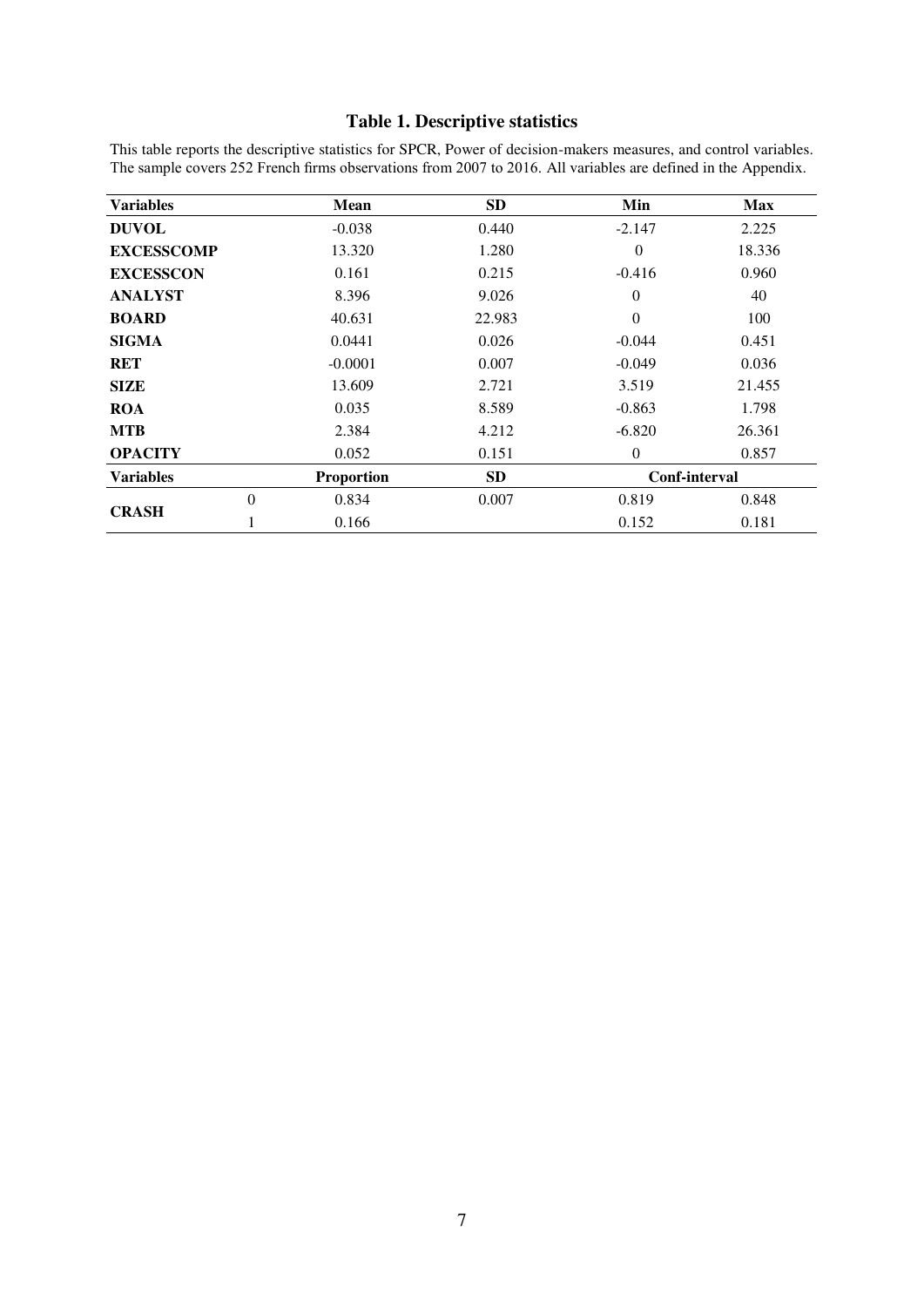### **Table 2. Powerful decision-makers and SPCR**

This table reports the panel data regression results of the impact of decision-makers power on crash risk. The sample covers 252 French firms observations from 2007 to 2016. All variables are defined in the Appendix. The Z-statistics reported in parentheses. \*\*\*, \*\*, \* indicate statistical significance at the 1%, 5%, and 10% levels, respectively.

|                               | CRASH <sub>t</sub> |              | DUVOL,       |              |
|-------------------------------|--------------------|--------------|--------------|--------------|
| $EXCESSCOMP_{t-1}$            | $0.474***$         |              | $0.156***$   |              |
|                               | (7.14)             |              | (11.15)      |              |
| $EXCESSCON_{t-1}$             |                    | $0.450*$     |              | $0.632***$   |
|                               |                    | (1.80)       |              | (4.73)       |
| $CRASH_{t-1}$                 | $-0.099$           | $-0.244$     |              |              |
|                               | $(-0.86)$          | $(-1.32)$    |              |              |
| $DUVOL_{t-1}$                 |                    |              | $-0.076***$  | 0.077        |
|                               |                    |              | $(-2.93)$    | (1.61)       |
| $SIGMA_{t-1}$                 | $3.545*$           | $2.641*$     | $0.664*$     | $-0.512***$  |
|                               | (1.72)             | (1.78)       | (1.89)       | $(-0.50)$    |
| $RET_{t-1}$                   | $-44.422***$       | $-60.271***$ | $-22.711***$ | $-19.805***$ |
|                               | $(-6.70)$          | $(-7.03)$    | $(-16.21)$   | $(-7.15)$    |
| $SIZE_{t-1}$                  | $-0.098***$        | $0.054*$     | $-0.017$     | $-0.044***$  |
|                               | $(-4.17)$          | (1.86)       | $(-0.66)$    | $(-0.64)$    |
| $ROA_{t-1}$                   | 0.264              | $-0.025*$    | $0.326**$    | 0.294        |
|                               | (0.76)             | $(-1.75)$    | (2.55)       | (1.29)       |
| $MTB_{t-1}$                   | 0.010              | $0.016**$    | $-0.001$     | $-0.002$     |
|                               | (0.81)             | (2.15)       | $(-0.14)$    | $(-0.52)$    |
| <b>OPACITY</b> <sub>t-1</sub> | $0.557***$         | $0.305**$    | $0.401*$     | $0.523*$     |
|                               | (3.62)             | (2.08)       | (1.67)       | (1.80)       |
| <b>Constant</b>               | $-6.240***$        | $-3.514***$  | $-1.923**$   | 0.580        |
|                               | $(-8.07)$          | $(-2.38)$    | $(-4.95)$    | (0.58)       |
| <b>Year fixed effects</b>     | Yes                | Yes          | Yes          | Yes          |
| Firm fixed effects            | Yes                | Yes          | Yes          | Yes          |
| ${\bf N}$                     | 790                | 1730         | 790          | 1730         |
| Adj $\overline{\mathbf{R}^2}$ | 0.1232             | 0.1363       | 0.1755       | 0.1500       |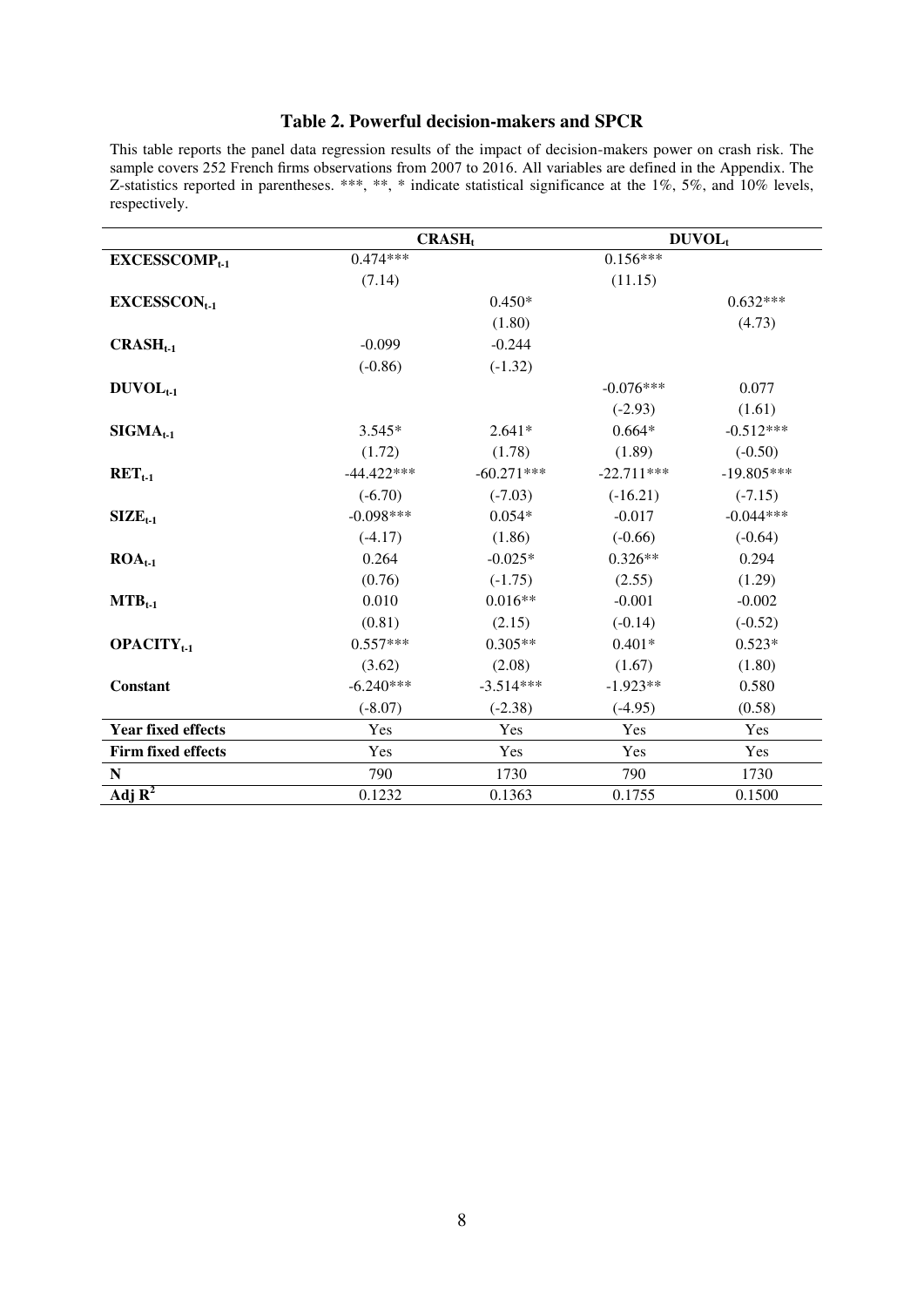# **Table 3. The moderating effect of analyst's coverage**

This table reports the panel data regression of the moderating effect of analyst's coverage on the relationship between decision-makers power and crash risk. The sample covers 252 French firms observations from 2007 to 2016. All variables are defined in the Appendix. \*\*\*, \*\*, \* indicate statistical significance at the 1%, 5%, and

|                                           |              | <b>CRASH</b> |              | DUVOL <sub>t</sub> |
|-------------------------------------------|--------------|--------------|--------------|--------------------|
| <b>EXCESSCOMP</b> <sub>t-1</sub>          | $0.462***$   |              | $0.167***$   |                    |
|                                           | (6.54)       |              | (9.60)       |                    |
| $EXCESSCOMP_{t-1}*ANALVST_{t-1}$          | $-0.087*$    |              | $-0.063*$    |                    |
|                                           | $(-1.92)$    |              | $(-1.96)$    |                    |
| $EXCESSCON_{t-1}$                         |              | $0.471*$     |              | $0.954***$         |
|                                           |              | (1.77)       |              | (3.87)             |
| $EXCESSCON_{t-1}$ *ANALYST <sub>t-1</sub> |              | 0.024        |              | 0.016              |
|                                           |              | (0.34)       |              | (1.58)             |
| $ANALVSTt-1$                              | $-0.157***$  | $-0.105$     | 0.023        | $-0.160***$        |
|                                           | $(-3.45)$    | $(-0.77)$    | (0.81)       | $(-0.88)$          |
| $CRASH_{t-1}$                             | $-0.101$     | $-0.236$     |              |                    |
|                                           | $(-0.85)$    | $(-1.27)$    |              |                    |
| $DUVOLt-1$                                |              |              | $-0.073***$  | $-0.075$           |
|                                           |              |              | $(-2.85)$    | $(-1.57)$          |
| $SIGMA_{t-1}$                             | 3.429*       | 2.783*       | $0.694*$     | 0.613              |
|                                           | (1.71)       | (1.85)       | (1.85)       | (1.60)             |
| $\text{RET}_{t-1}$                        | $-44.160***$ | $-60.782***$ | $-22.749***$ | $-19.484***$       |
|                                           | $(-6.71)$    | $(-7.17)$    | $(-16.19)$   | $(-7.03)$          |
| $SIZE_{t-1}$                              | $-0.062**$   | 0.015        | $-0.017$     | $-0.057$           |
|                                           | $(-2.20)$    | (0.18)       | $(-0.65)$    | $(-0.81)$          |
| $ROA_{t-1}$                               | 0.309        | $-0.016$     | $-0.328**$   | 0.290              |
|                                           | (0.84)       | $(-1.18)$    | $(-2.56)$    | (1.27)             |
| $MTB_{t-1}$                               | 0.010        | $0.017**$    | 0.001        | 0.002              |
|                                           | (0.50)       | (2.07)       | (0.10)       | (0.49)             |
| <b>OPACITY</b> <sub>t-1</sub>             | $1.053**$    | 9.499**      | 0.402        | $0.174*$           |
|                                           | (2.18)       | (2.14)       | (1.28)       | $(-1.69)$          |
| <b>Constant</b>                           | $-6.468***$  | $-3.103***$  | $-2.046***$  | $0.693*$           |
|                                           | $(-7.20)$    | $(-1.85)$    | $(-5.01)$    | (2.13)             |
| <b>Year fixed effects</b>                 | Yes          | Yes          | Yes          | Yes                |
| <b>Firm fixed effects</b>                 | Yes          | Yes          | Yes          | Yes                |
| N                                         | 790          | 1730         | 790          | 1730               |
| Adj $\overline{\mathbf{R}^2}$             | 0.1418       | 0.1383       | 0.1838       | 0.1703             |

10% levels, respectively.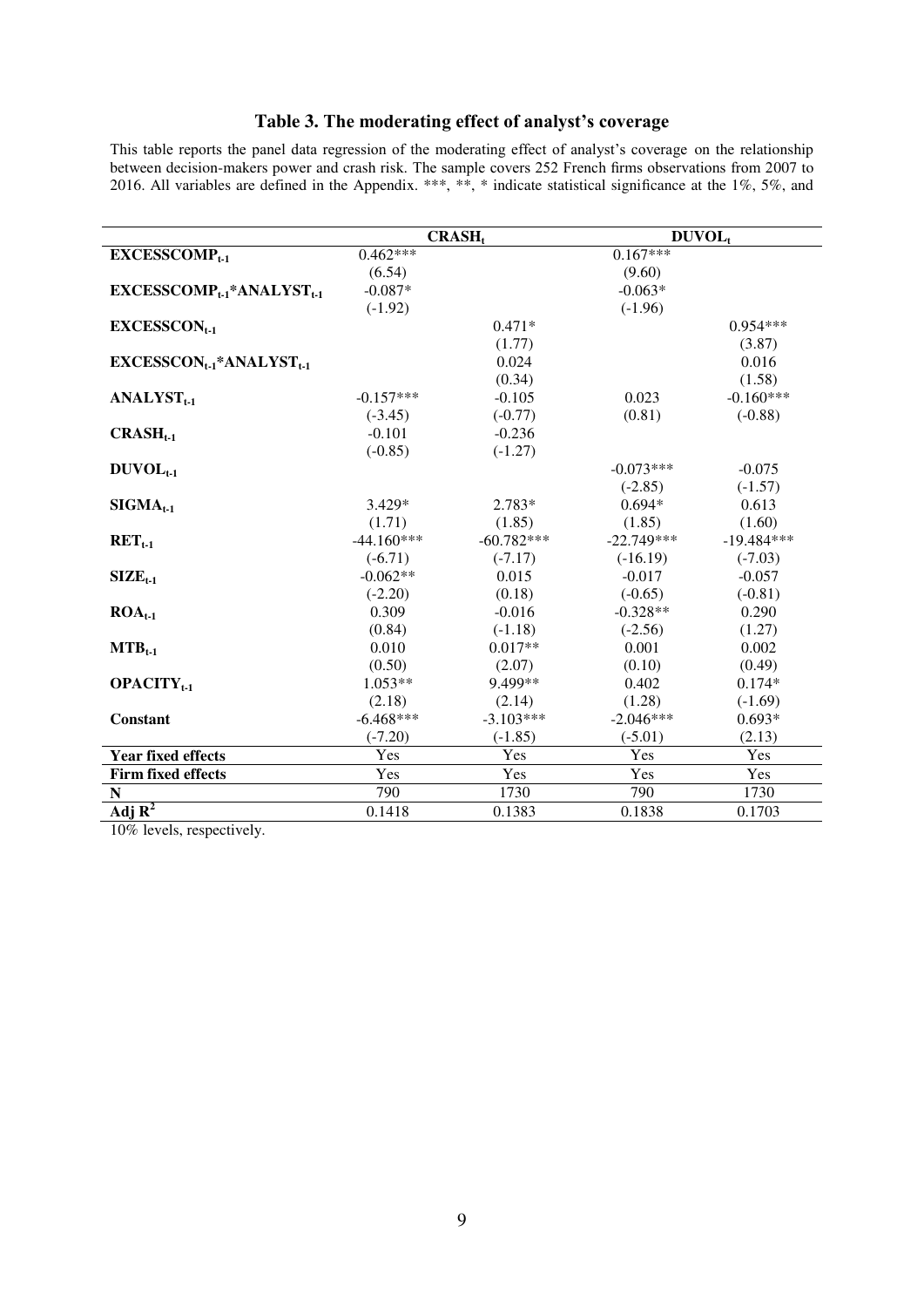# **Table 4. The moderating effect of board independence**

This table reports the panel data regression of the moderating effect of board independence on the relationship between decision-makers power and crash risk. The sample covers 252 French firms observations from 2007 to 2016. All variables are defined in the Appendix.  $***$ ,  $**$ ,  $**$  indicate statistical significance at the 1%, 5%, and 10% levels, respectively.

|                                  | $CRASH_t$    |              |              | DUVOL <sub>t</sub> |
|----------------------------------|--------------|--------------|--------------|--------------------|
| <b>EXCESSCOMP</b> <sub>1-1</sub> | $0.517***$   |              | $0.133***$   |                    |
|                                  | (5.31)       |              | (6.47)       |                    |
| $EXCESSCOMP_{T-1}*BOARD_{t-1}$   | $-0.084$     |              | 0.068        |                    |
|                                  | $(-0.58)$    |              | (1.35)       |                    |
| $EXCESSCON_{t-1}$                |              | $2.003***$   |              | $1.245***$         |
|                                  |              | (2.66)       |              | (6.47)             |
| $EXCESSCON_{T-1}*BOARD_{T-1}$    |              | $-3.687**$   |              | $-1.682***$        |
|                                  |              | $(-2.54)$    |              | $(-4.56)$          |
| $BOARDt-1$                       | $-0.924$     | $-0.211**$   | $-1.084*$    | $-0.203*$          |
|                                  | $(-1.38)$    | $(-2.48)$    | $(-1.78)$    | $(-1.72)$          |
| $CRASH_{t-1}$                    | $-0.111$     | $-0.225$     |              |                    |
|                                  | $(-0.93)$    | $(-1.32)$    |              |                    |
| $DUVOLt-1$                       |              |              | $-0.075***$  | 0.064              |
|                                  |              |              | $(-2.93)$    | (1.38)             |
| $SIGMA_{t-1}$                    | $3.662*$     | 2.732        | $0.805*$     | 0.732              |
|                                  | (1.71)       | (0.81)       | (1.80)       | (0.73)             |
| $RETt-1$                         | $-44.497***$ | $-58.606***$ | $-22.472***$ | $-19.146***$       |
|                                  | $(-6.72)$    | $(-6.91)$    | $(-16.10)$   | $(-7.15)$          |
| $SIZE_{t-1}$                     | $-0.104***$  | 0.075        | $-0.007$     | $-0.009$           |
|                                  | $(-4.35)$    | (1.29)       | $(-0.22)$    | (0.14)             |
| $ROAt-1$                         | 0.283        | $-0.113*$    | 0.373        | 0.286              |
|                                  | (0.81)       | $(-0.13)$    | (1.19)       | (1.30)             |
| $MTB_{t-1}$                      | 0.011        | $0.015*$     | $-0.021$     | 0.014              |
|                                  | (0.97)       | (1.89)       | $(-0.14)$    | (0.51)             |
| <b>OPACITY</b> <sub>t-1</sub>    | 0.496        | $3.566**$    | 0.373        | $0.962*$           |
|                                  | (1.55)       | (2.29)       | (1.19)       | (1.73)             |
| Constant                         | $-6.609***$  | $-4.006**$   | $-1.663***$  | 0.192              |
|                                  | $(-5.34)$    | $(-2.59)$    | $(-3.80)$    | (0.20)             |
| <b>Year fixed effects</b>        | Yes          | Yes          | Yes          | Yes                |
| <b>Firm fixed effects</b>        | Yes          | Yes          | Yes          | Yes                |
| N                                | 790          | 1730         | 790          | 1730               |
| Adj $R^2$                        | 0.1392       | 0.1455       | 0.1718       | 0.2646             |